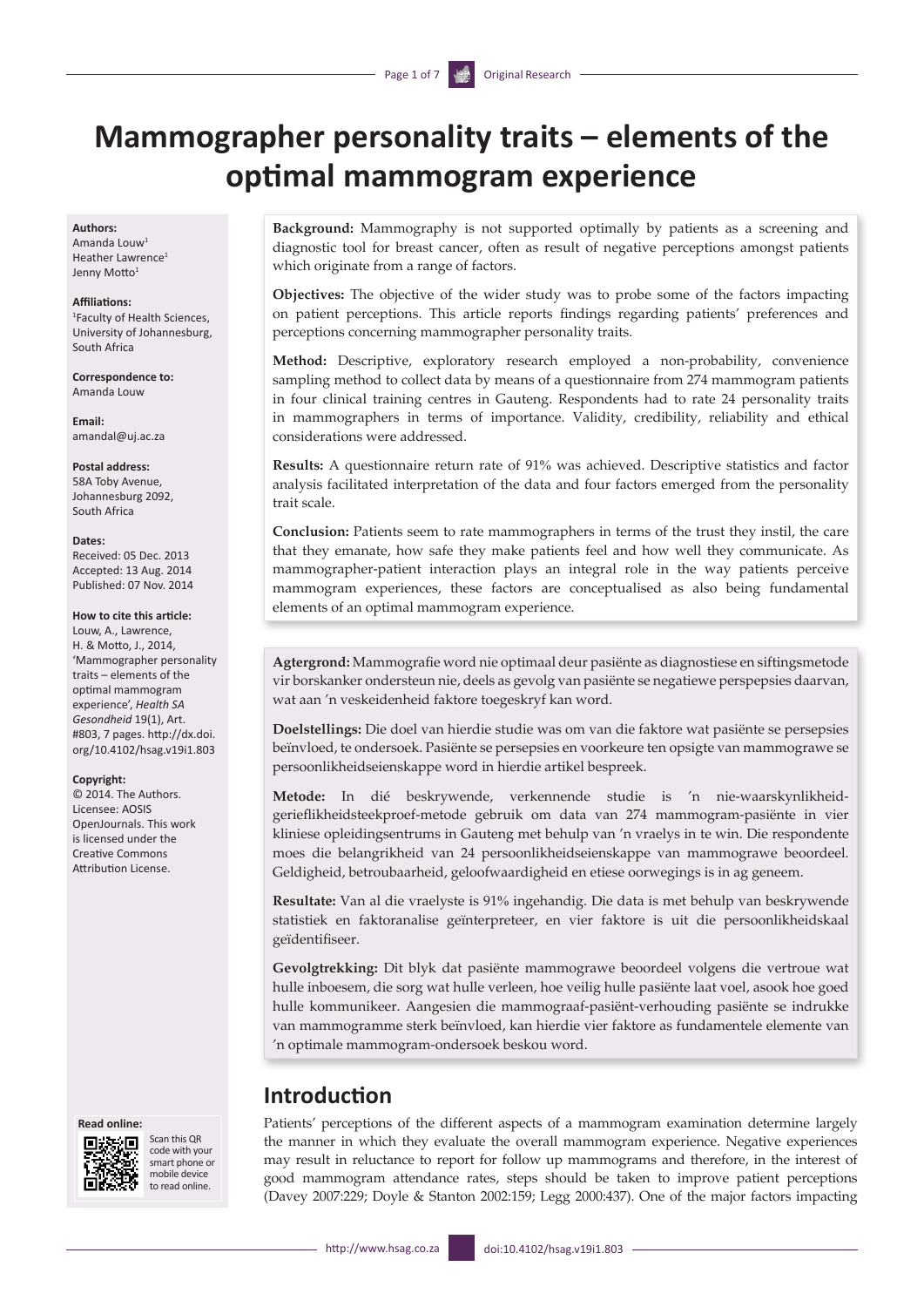on patients' perceptions is the mammographer who performs the examination (Doyle & Stanton 2002:160; Legg 2000:438).

This article, based on results of a study of the preferences and perceptions of female patients undergoing mammography in Gauteng, South Africa, focuses on the preferences of female patients concerning mammographer personality traits and their effect on the way patients perceive mammogram examinations. It is argued that a better understanding of the factors influencing patient perceptions is essential for improving on existing perceptions and experiences in order to encourage higher mammogram attendance rates. In this article, literature related to the role of the mammographer is introduced, the survey is explained, the results are discussed and a concept to be developed through future research is suggested in order to facilitate the optimal mammogram experience for South African women.

### **Literature review**

About 6000 women in South Africa are diagnosed annually with breast cancer and an estimated 3000 die each year of the disease. It is the most prevalent form of cancer amongst white and Asian women and the second most common cancer in mixed-race and black women (Pinklink 2007). Benefits of early detection include a decrease in the mortality rate and less-invasive treatment (Barth *et al*. 2005:324; Ikeda 2004:x1). Although mammography is the most effective way of detecting early breast cancer, international statistics indicate suboptimal adherence to screening mammogram recommendations (Poulos & Llewellyn 2005:18–25; Swan *et al*. 2003:1528).

International studies draw attention to the fact that mammographers influence the way in which patients perceive mammogram examinations and that perceptions, whether negative or positive, affect attendance rates (Davey 2007:229; Doyle & Stanton 2002:160; Kamm 2000:261; Legg 2000:438). The mammographer's role is complex, necessitating a high standard of technical competency, good communication skills and the ability to limit patient anxiety and discomfort (Legg 2000:438; Long *et al*. 2010:581; Peart 1994:37). Certain personality traits seem to enhance their ability to handle this complex task, namely, respect, compassion and being an effective and informative communicator, which are essential elements of the mammographer's patient care regime (Kamm 2000:257). Being friendly, reassuring, courteous and helpful are central to ensuring a patient's satisfaction with breast-screening examinations, whilst the need for sensitivity, maturity and empathy, along with the willingness to listen to patients, are also highlighted (Doyle & Stanton 2002:161; Poulos & Llewellyn 2005:18–25).

No South African research pertaining to mammographers was found but, according to the *National Patients' Rights Charter*, all patients have the right to be treated by healthcare providers demonstrating courtesy, empathy, patience, tolerance and a positive disposition (HPCSA

2008). As radiographers, of which mammographers form a subcategory, fall under the classification of healthcare providers, it is thus accepted that these personality traits are also to be expected of those mammographers practising in South Africa (Etheredge 2011:12). A variety of desired personality traits in mammographers has thus been identified in both national and international literature.

#### **Purpose**

This comprehensive study aimed to establish the preferences and perceptions of female mammography patients with regard to student participation in the examination, as well as mammographer gender and personality traits. To preclude memory bias and to ensure an accurate portrayal of these concepts, participants received a questionnaire immediately after completion of their mammogram examination.

### **Research method and design Design**

The study followed a descriptive, exploratory design and a non-probability, convenience sampling method was employed. In each of four clinical training centres affiliated to the Department of Radiography, University of Johannesburg, questionnaires were distributed to 75 mammogram patients (totalling 300). These centres were selected to represent specific geographical areas in order to ensure a sample ranging in probable patient income and ethnicity.

### **Materials**

Research information letters were handed by the reception clerks to all female patients 20 years and older who reported for mammogram examinations and who could answer questionnaires in English without assistance. After completion of the standard patient information forms, the patient had time to read through the research information sheet which explained the aims of the study and invited the patient to participate.

### **Data collection method/procedure**

Immediately after the mammogram procedure, the mammographer reminded the patient of the study and, if the patient indicated willingness to participate, she received a questionnaire to complete whilst the mammographer left the room to discuss the images with a radiologist. The patient thus had private time to complete the questionnaire. When designing the methodology, it was decided not to have research assistants and to have the patient alone whilst she was filling in the questionnaire so as to avoid bias resulting from a research assistant's possible preconceptions and/or the patient's desire to please either the assistant or mammographer. Staff were also requested not to discuss the study with the patients. These measurements were deemed necessary in order to increase the credibility of the data, specifically because the questionnaire tested the very personal emotions, opinions and preferences of patients.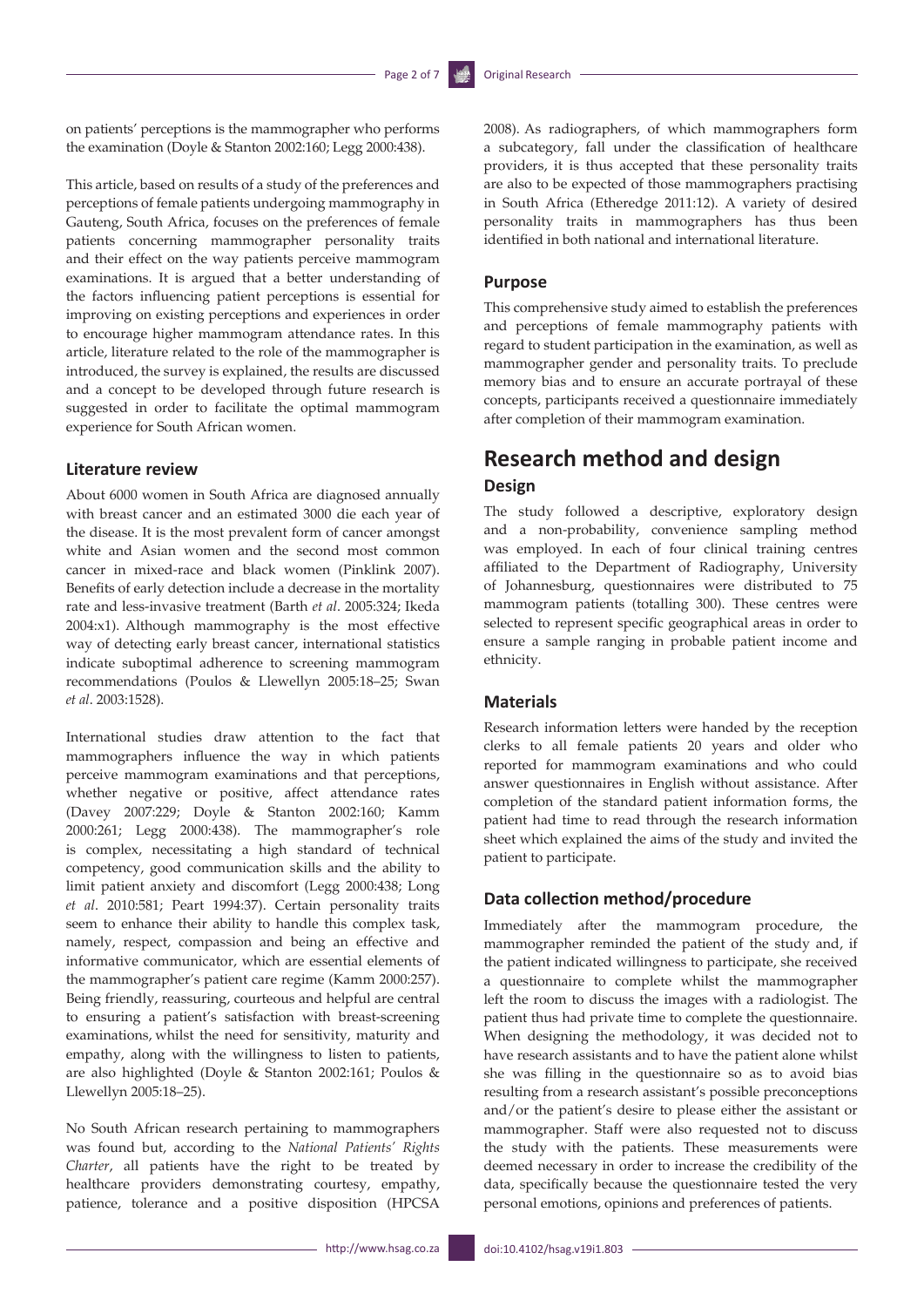### **Context of the study**

One of the questions required respondents to rate 24 listed personality traits in mammographers in order of importance on a four-point Likert scale. The list was compiled from personality traits which emerged as being desirable from studies in Australia, Ireland, the United Kingdom, two literature reviews, a Canadian textbook and the *National Patient's Rights Charter* (Davey 2007:232; Doyle & Stanton 2002:164–165; HPCSA 2008; Kamm 2000:257; Legg 2000:438; Long *et al*. 2010:581; Poulos & Llewellyn 2005:24). The selected personality traits thus represented a combination of traits which were identified as a result of interaction within various interest groups, both nationally and internationally, and it was decided to test these personality traits in an exclusively South African context.

### **Results**

A return rate of 91% was achieved, with 274 of 300 questionnaires returned. Unfortunately, not all respondents answered all the questions. A reason for this might be that some did not understand all the questions and, as they were alone, no one could clarify their uncertainties. The non-response rate for individual questions ranged between 3% and 35%, which indicates that some questions had a response rate of only 65% if compared to the overall response rate (*n =* 274) and 60% if compared to the sample size (*n* = 300). As this was still considered to be an acceptable response rate and representative of the target population, the partially-completed questionnaires were included in the statistical process in order to allow conclusions to be drawn from the highest possible number of responses for individual questions. The count for individual items on the personality trait section of the questionnaire indicated that 11% to 22% of the participants did not score certain items. In this article, valid percentages (the number of responses per variable, expressed in terms of the number of respondents who answered the specific question) will be reported.

Data were analysed using the Statistical Package for the Social Sciences v.15 software package (SPSS Inc., Chicago 2006). Descriptive and inferential statistics were used to interpret the variables and their correlations. Chi-squared tests, *t*-tests and analyses of variance (ANOVAs) were performed and correlations were considered to be of statistical significance if  $p < 0.05$ . Factor analysis facilitated interpretation of the personality scale results.

### **Demographics**

Only a few respondents fell into the youngest age group whilst most were in the 40 to 49 year age group. The respondents were mainly white women, which is in line with United States statistics, where white women have more mammograms than any other ethnic group (Farmer *et al*. 2007:117; Kamm 2000:249). The majority were married or cohabiting, being in contrast with literature which reports that marital status impacts negatively on mammogram attendance (Kamm 2000:252). In addition, most respondents

only had school-level education, which is in contradiction with international studies which report that more highlyeducated women are most likely to have mammograms (Fowler 2006:248; Kamm 2000:248). Table 1 presents the demographics of the respondents.

#### **Personality traits**

The personality traits that were identified as being most important, with a score higher than 50%, were *observant* (59%, *n* = 135), *informative* (57.8%, *n* = 137), *honest* (57.2%, *n* = 139), *dedicated* (55.7%, *n* = 128), *gentle* (54.3%, *n* = 133), *friendly* (51.3%, *n* = 123), *patient* (51.1%, *n* = 118) and *positive attitude* (50.9%,  $n = 118$ ). Personality traits that were identified as unimportant, with a score higher than 8%, were *quiet* (30.7%, *n* = 66), *inquisitive* (27.1%, *n* = 58), *talkative* (17.1%, *n* = 38), *serious* (11.1%, *n* = 25) and *light-hearted* (8.7%, *n* = 19). In terms of means and standard deviations (SD), the highest values were scored for *honest* with a mean of 3.58 (SD = 0.599) and *informative* with a mean of 3.57 (SD = 0.600). The lowest values were scored by *quiet* with a mean of 2.28 (SD = 1.108) and *talkative* with a mean of 2.60 (SD = 1.057). To simplify the portrayal of important and unimportant personality traits, the initial four-point scale was reduced to a two-point scale. *Important* and *Most important* were merged, as were *Unimportant* and *Not sure if it is important.* Most respondents (*n* = 237, 96.7%) chose *gentle* as being an important personality trait for a mammographer, whilst *mature* received the least votes (*n* = 183, 80.2%). Table 2 presents the rating of the personality traits.

### **Four factors**

Factor analysis identified four factors on the personality trait scale. All the items of factors '1' to '3' seem to describe various aspects of a professional attitude and demeanour, whilst the items of factor '4' tend to refer to personal attributes of the mammographer that may influence interaction between the respondent and the mammographer. The reliability of factor 1 (*trust*) is high, with a Cronbach's alpha of 0.911 and interitem reliability higher than 0.7 for all the items. Reliability of factor 2 (*care*) is also high, with a Cronbach's alpha of 0.904 and inter-item reliability scores all higher than 0.7. The Cronbach's alpha for factor 3 (*being safe*) is 0.933 and interitem reliability scores are all higher than 0.7. The items of

| <b>TABLE 1: Patient demographics.</b> |                     |               |  |  |
|---------------------------------------|---------------------|---------------|--|--|
| <b>Main variable</b>                  | Category            | $\frac{0}{0}$ |  |  |
| Age                                   | $20 - 39$           | 19            |  |  |
|                                       | $40 - 49$           | 32            |  |  |
|                                       | $50 - 59$           | 27            |  |  |
|                                       | $60 +$              | 22            |  |  |
| Ethnicity                             | Asian               | 16            |  |  |
|                                       | <b>Black people</b> | 12            |  |  |
|                                       | Mixed-race          | 19            |  |  |
|                                       | White people        | 53            |  |  |
| Marital status                        | Life partner        | 66            |  |  |
|                                       | No life partner     | 34            |  |  |
| Education                             | School              | 57            |  |  |
|                                       | Post-school         | 43            |  |  |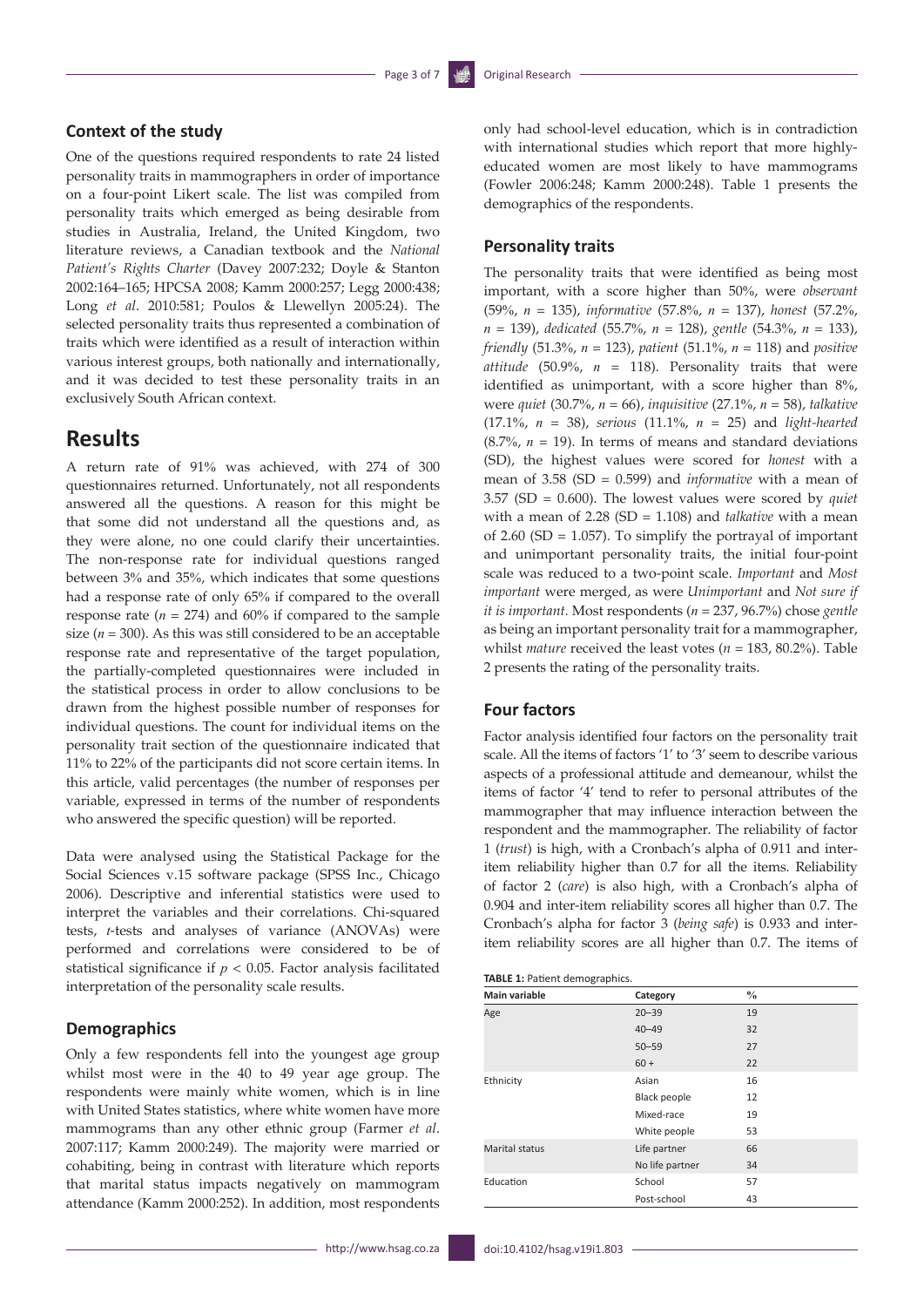**TABLE 2:** Mammographer personality traits in terms of importance or unimportance as per respondents.

| <b>Number</b>  | <b>Important traits</b> | $\%$ | <b>Unimportant traits</b> | $\frac{0}{0}$ |
|----------------|-------------------------|------|---------------------------|---------------|
| $\mathbf{1}$   | Approachable            | 97.5 | Quiet                     | 64.2          |
| $\overline{2}$ | Honest                  | 96.7 | Inquisitive               | 56.5          |
| 3              | Gentle                  | 96.7 | Talkative                 | 47.3          |
| 4              | Informative             | 96.6 | Serious                   | 39.1          |
| 5              | Patient                 | 96.6 | Light-hearted             | 32.4          |
| 6              | Friendly                | 95.5 |                           |               |
| 7              | Considerate             | 95.4 | $\overline{\phantom{a}}$  |               |
| 8              | Dedicated               | 94.4 |                           |               |
| 9              | Attentive               | 93.9 |                           |               |
| 10             | Observant               | 93.5 |                           |               |
| 11             | Calm                    | 93.1 |                           |               |
| 12             | Supportive              | 92.4 |                           |               |
| 13             | Positive (attitude)     | 92.3 | $\overline{\phantom{a}}$  |               |
| 14             | Courteous               | 92.3 | $\overline{a}$            |               |
| 15             | Reassuring              | 92.1 | $\overline{a}$            |               |
| 16             | Sincere                 | 90.9 | $\overline{a}$            |               |
| 17             | Tolerant                | 90.2 |                           |               |
| 18             | Empathetic              | 88.7 | $\overline{a}$            |               |
| 19             | Mature                  | 80.2 |                           |               |

factor 4 (*communication*) all appear as unimportant on the list of personality traits, with a reliability score of 0.827 and inter-item reliability scores for three of the items being higher than 0.7. *Light-hearted* and *inquisitive* score below 0.7. One-way ANOVA testing compared the mean of the four factors with respondents' age, ethnic group, marital status and educational level. Only the fourth factor (*communication*), when rated according to educational level, was of statistical significance, with a probability value of 0.000. Items of this factor (all rated unimportant) were cross-tabulated individually with the respondents' educational level. All combinations were statistically significant ( $p \le 0.002$ ) and indicated that as the respondents' level of education increased, so did the unimportance of the individual factors.

# **Ethical considerations**

The bioethical principle of autonomy was honoured in that patients' participation was anonymous and voluntary. Informed consent was implied once a patient who had read the information letter and indicated willingness to participate, was handed a questionnaire, completed it and placed it into a sealed box. Ethical clearance was granted by the Academic Ethics Committee of the Faculty of Health Sciences, University of Johannesburg (14/08) and the Human Research Ethics Committee (Medical) of the University of the Witwatersrand (M080460) and the targeted centres also approved of the data collection process.

Emotional distress, resulting from the questionnaire, was limited during the mammogram procedure as patients received the questionnaire only after the procedures. Patients benefited only in terms of the possibility of improved future mammograms and the knowledge that they participated in a research project.

# **Validity and reliability**

A pilot study tested questionnaire validity and, where indicated, changes were made. Reliability of the personality

trait scale was tested by means of Cronbach's alpha coefficient and a high internal consistency of 0.954 was displayed.

### **Discussion**

The four factors that emerged from the personality trait scale were named according to the possible combined effect that their items might have on the perceptions of patients. Figure 1 illustrates the factors, along with their items.

### **Trust factor**

It is deduced that mammographers who are *approachable*, *honest*, *informative*, *gentle*, *considerate* and *courteous* foster a sense of trust in patients. On closer analysis, being *approachable*, *honest* and *informative* emphasises the need for effective communication and indicate that a mammographer's ability to provide information is valued highly. This finding is supported by literature highlighting the crucial role of mammographers in patient education concerning mammography and general breast health care (Kamm 2000:257). Mammographers should thus be well informed in all fields concerning breast healthcare. In addition, they should be able to answer patients' questions in an appropriate, confident and professional manner.

*Gentleness* sensitises us to the fact that patients are very aware of the discomfort associated with mammograms and often approach the process with concern and/or apprehension. As physical discomfort pertains mostly to the compression technique, mammographers should apply compression gently whilst explaining its purpose and should also point out that the patient may intervene if it becomes painful (Kamm 2000:252). A strategy that further facilitates a gentle approach is the careful review of



**FIGURE 1:** Four factors pertaining to mammographer personality traits.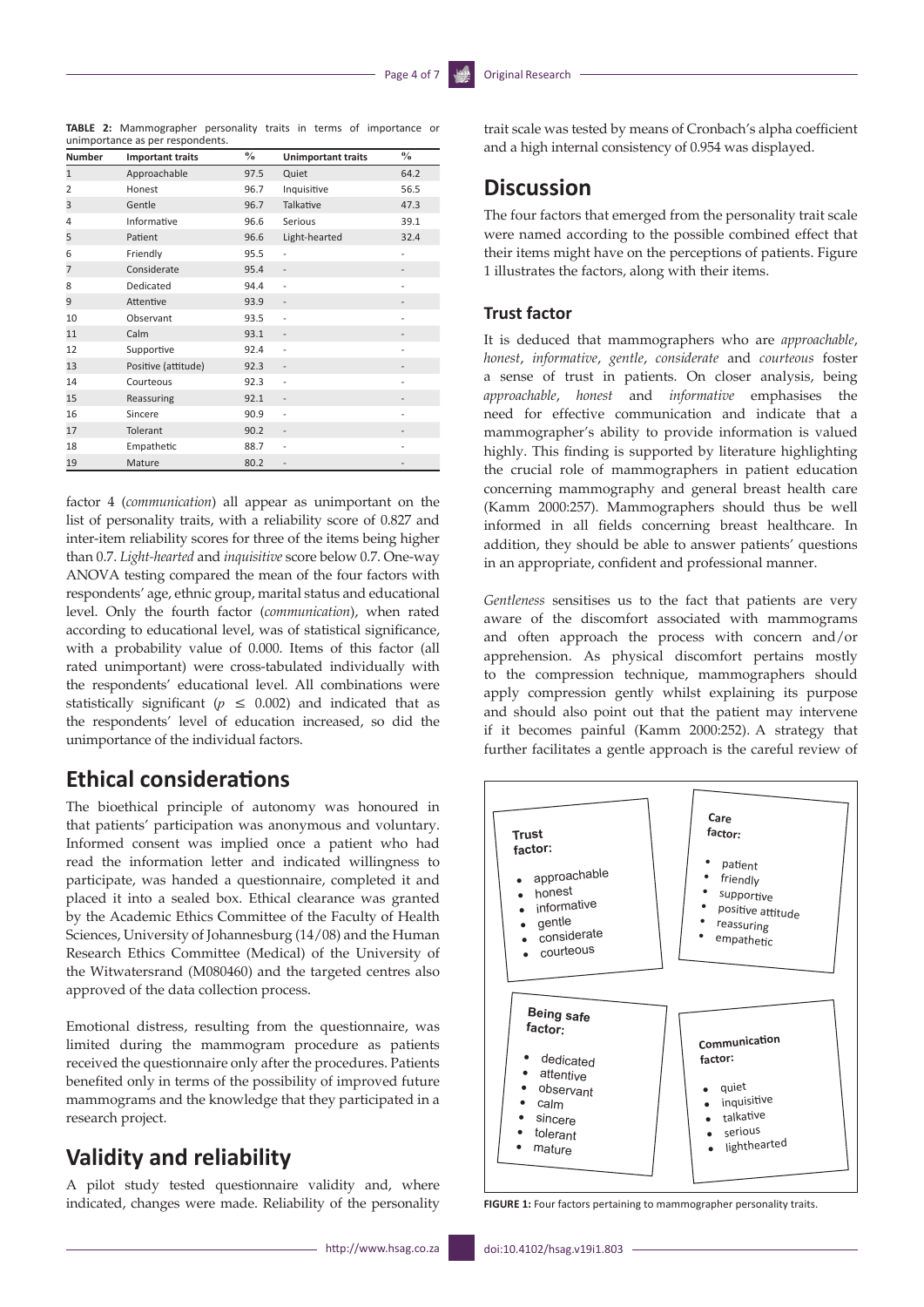previous records and images. This alerts mammographers to the effect of medication patients may be using, type of breast parenchyma, possible positioning problems and technique details such as tube angulation and compression that were used previously (Davey 2007:231). Armed with this information, mammographers are able to adapt the imaging technique beforehand so as to avoid unnecessary discomfort.

*Courteousness* and being *considerate* refer not only to the professional manner in which all patients should be treated, but also to the way mammographers adapt to the moral philosophy of individual patients from different ethnic, religious and cultural backgrounds. The cultural background of women defines their perception of what is considered a health problem, acceptable treatment, by whom such treatment should be given and their compliance with the treatment (Scott 2007:207). To allow appropriate approaches for different patients, it is thus imperative that mammographers become informed and educated with regard to the different belief systems amongst the wider South African population.

### **Care factor**

Care can be defined as feeling concern or interest for something or someone (Coulson *et al*. 1984). Certain of the mammographer personality traits, namely, *patient*, *friendly*, *supportive*, *positive attitude*, *reassuring* and *empathetic* convey a sense of care to patients. The concept of care should be addressed holistically and must be evident from the moment patients make their appointments until they receive the outcome of their test.

From an emotional standpoint, the process involves patience, empathy and friendliness being displayed by all staff. Mammographers, in particular, should take care never to make patients feel rushed and must make every effort to assure patients of their undivided attention (Kamm 2000:254). On the physical side, a caring environment comprises a relaxing ambience with attention to detail such as décor, background music and temperature control (Doyle & Stanton 2002:164). Literature calls specifically for awareness of the impact of the physical environment on mammogram patients and suggests that mammography departments aim for an atmosphere conducive to minimal apprehension.

If the perception of care is conveyed effectively, it should alleviate patient anxiety and promote general satisfaction with the mammogram experience (Doyle & Stanton 2002:164). A lack of information regarding the mammogram procedure, as well as concern about the results of the mammogram, contribute to patient anxiety (Doyle & Stanton 2002:161; Kamm 2000:257). Procedural information prior to the mammogram examination and prompt availability of the mammogram report are thus important elements of a caring regime (Doyle & Stanton 2002:167; Scott 2007:215).

### **Being safe factor**

The perception of being safe can be described as resulting from associating with something/someone 'that can be reckoned on' (Coulson *et al.* 1984). The mammographer personality traits of being *dedicated*, *attentive*, *observant*, *calm*, *sincere*, *tolerant* and *mature* communicate such a virtue. Combined, these traits will give credibility to a mammographer's efforts to make patients feel safe – efforts that are often enhanced by the mammographer's level of competence and confidence. Confidence on the part of the mammographer is reported to be largely dependent on competence and, because confident mammographers also seem to communicate better with patients than those lacking confidence, measures to grow competence and confidence levels through professional development programmes should be prioritised (Booth 2008:324; Long *et al.* 2010:579). It is suggested that mammography departments implement programmes attending to the professional expertise of mammographers. They can then optimise the patient's perception of being safe by communicating the professional achievements of the mammographers by means of, for instance, displaying framed certificates (Long *et al.* 2010:580; Poulos & Llewellyn 2005:21).

Whilst *maturity* received the least votes, comparatively, it is still interesting to note that 80% of the respondents considered it to be an important trait. This finding is affirmed by literature reporting that older mammographers are, in general, perceived as being more of an equal to the average patient with better communication skills and increased empathy and competence (Hazlewood 1999:136).

#### **Communication factor**

This factor comprises the personality traits of being *quiet*, *inquisitive*, *talkative*, *serious* and *light-hearted* – all referring to the way in which verbal interaction between mammographer and patient may be negotiated. These traits were all perceived as being the least important on the personality trait scale, but the high votes for *approachability*, *honesty* and being *informative* (trust factor) indicate that communication with mammographers is valued highly. As a result, both verbal and non-verbal interactions will be included in this factor in future. This decision is supported by the emphasis that mammographic literature places on effective communication and the fact that only 35% of a message is conveyed verbally (Booth 2008:324; Davey 2007:231; Hazlewood 1999:136; Long *et al.* 2010:581).

Communication in mammography serves to convey the concepts of trust, care and being safe and, as a result, elicits patient understanding and cooperation. Optimised patient understanding and cooperation result in lower repeat rates with reduced radiation doses and also lead to better quality images which facilitate more accurate diagnoses. It is thus an ethical responsibility to promote effective communication in the mammography setting. This opinion was reinforced recently when the matter of informed consent in radiography was raised. As informed consent is a patient right in the South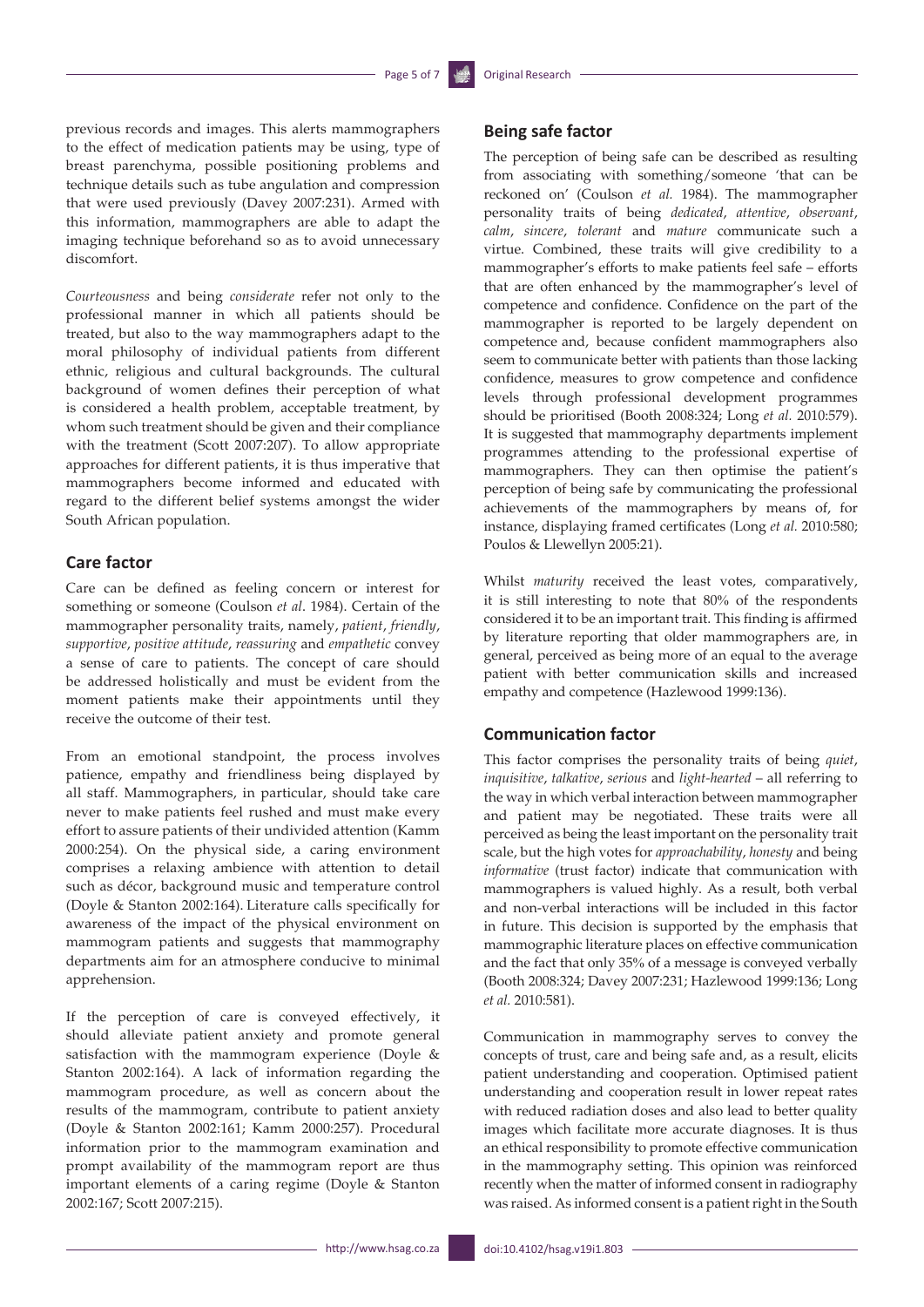African healthcare system, the legal and ethical validity of consent obtained after suboptimal communication is thus questionable (Etheredge 2011:11).

The findings regarding communication are important as they highlight the value of effective communication in mammography in a South African context – an aspect that does not receive sufficient attention in current national training programmes. It is suggested that apart from pure mammographic professional development, qualified mammographers and mammography students be exposed to basic and advanced communication skills that are tailored to the needs of the mammography setting.

### **Application and implication**

The above factors emerged after statistical analysis of the choices respondents made regarding the personality traits of mammographers. In reality, the impact of specific personality traits cannot be confined to only one of the factors. It is important to understand that the factors are fluid and, apart from the fact that each has its own impact on the mammogram experience, they also influence one another, resulting in a complex amalgamation of facets which has the ultimate role of controlling the perceptions formed by patients. As perceptions impact greatly on how patients ultimately experience the whole mammogram procedure and because the mammographer-patient interaction is known to play an integral role in the way in which patients perceive mammograms, it is suggested that the above factors also be used as fundamental elements of an optimal mammogram experience (Barth *et al.* 2005:324; Kamm 2000:261; Poulos & Llewellyn 2005:17).

However, conceptualisation of the optimal experience cannot be based solely on patient preferences and perceptions, but should also take into consideration the professional knowledge and skills required by a mammographer. Whilst training courses accredited by the Health Professions Council of South Africa (HPCSA) are accepted as meeting requirements, the traditional knowledge and skills required by the profession should be assessed in terms of the current South African context. Breast healthcare in the public sector is under pressure because of a lack of infrastructure and expertise (Apffelstaedt 2008; Noorlander n.d.) and adaptations to mammographer training programmes could provide cost-effective options for dealing with the dilemma presented by under-resourcing in this sphere (Apffelstaedt 2008; Noorlander n.d.). It is argued that a well-trained breast-imaging specialist who is capable of performing both mammographic and ultrasound imaging as well as basic image interpretation and limited work-up procedures, could effectively shorten the period between the first consultation with a patient and her subsequent treatment. As timely treatment is often less aggressive and more costeffective, it should, together with increased attendance rates, be viewed as an important outcome of the optimal mammogram experience.

Figure 2 depicts the elements of an optimal mammogram experience as currently perceived by the researcher. This

concept is by no means absolute and should be developed and populated through extensive future research. It is, however, regarded as a holistic approach to the inception of an optimal mammogram experience in South Africa, as it considers patient preferences and perceptions as well as professional requirements that would address the needs of populations serviced by both the public and private sector.

# **Limitations of the study**

The decision not to have assistants helping respondents with the questionnaire to avoid bias, because of the fact that the questionnaire tested emotions, preferences and perceptions of a very personal nature, might be the reason why some questionnaires were not completed in full. It is thus suggested that with careful consideration of the difficulties that accompany the use of assistants, future studies should make use of trained assistants so as to increase the number of fully-completed questionnaires. The questionnaire was also not translated from English into other languages in an attempt to avoid varying translations of the concepts of personality traits. This, however, means that some participants may have been excluded from the study. It must also be realised that the traditional criticism of factor analysis as a reliable statistical method for the accurate indication of factors representing different dimensions of personality is also applicable to the personality trait scale used in this research (Wikipedia n.d.).

# **Recommendations for future research**

Extensive further research is indicated regarding the four factors which emerged from the different mammographer personality traits. It was not within the scope of the research reported in this article to venture extensively into the specialised field of personality traits, thus the list of



**FIGURE 2:** Elements contributing to an optimal mammogram experience.